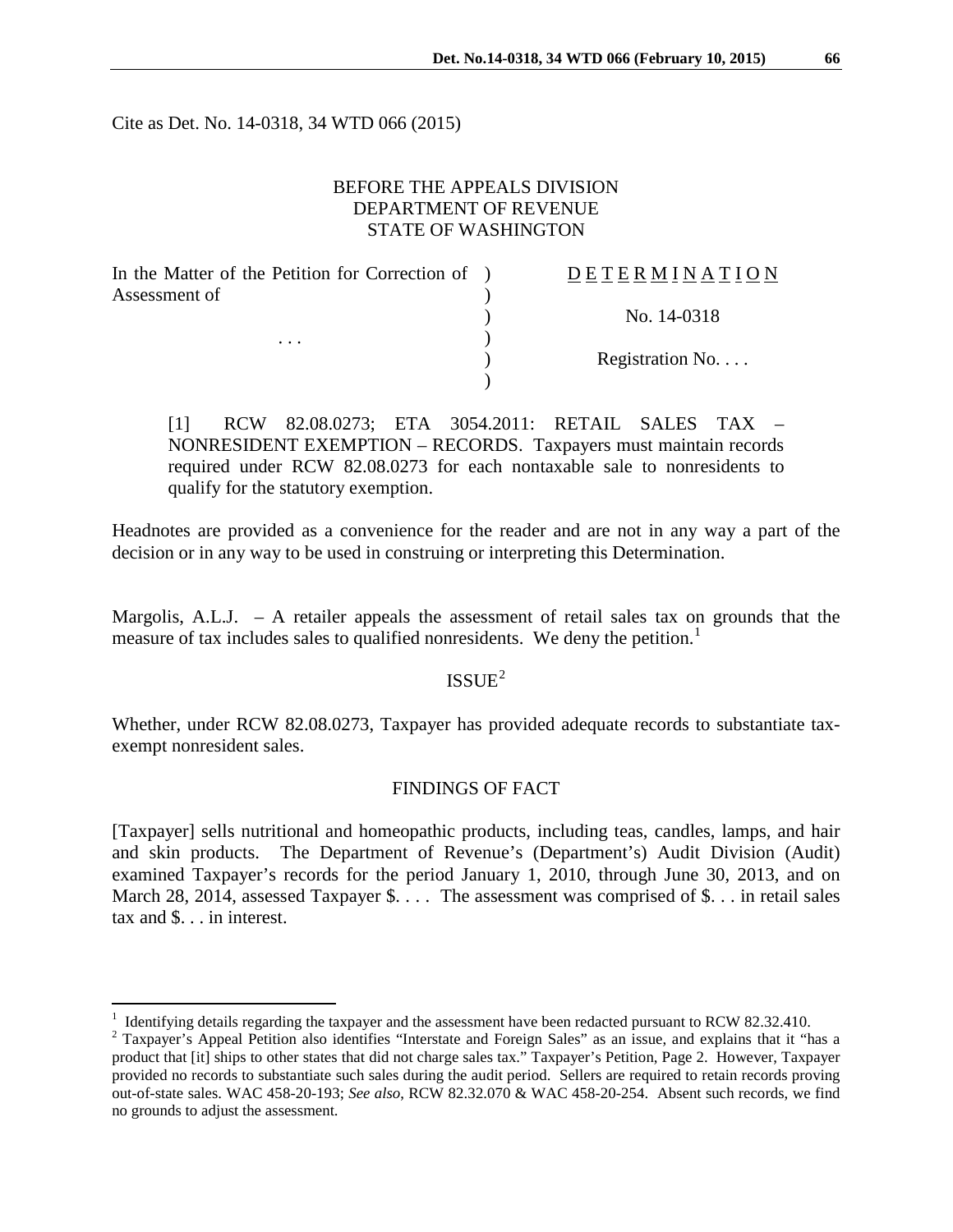In support of deductions that Taxpayer claimed on its excise tax returns for exempt nonresident sales, Taxpayer provided slips of paper on which was recorded the buyer's name and address. Audit explained to Taxpayer that this was insufficient documentation to support the deductions. Taxpayer contacted some out-of-state customers and obtained some driver's license numbers and expiration dates, but where Taxpayer was unable to obtain the required information, Audit disallowed the exemption.

### ANALYSIS

RCW 82.08.0273 allows an exemption from retail sales tax for sales to nonresidents of tangible personal property for use outside the state. Exemptions are strictly construed in favor of application of the tax and the burden of proof is on the person claiming the exemption. *Budget Rent-A-Car, Inc. v. Dep't of Revenue*, 81 Wn.2d 171, 174-175, 500 P.2d 764 (1972). RCW 82.08.0273, provides, in part:

(3)(a) Any person claiming exemption from retail sales tax under the provisions of this section must display proof of his or her current nonresident status as provided in this section.

(b) Acceptable proof of a nonresident person's status includes one piece of identification such as a valid driver's license from the jurisdiction in which the out-of-state residency is claimed or a valid identification card which has a photograph of the holder and is issued by the out-of-state jurisdiction. Identification under this subsection (3)(b) must show the holder's residential address and have as one of its legal purposes the establishment of residency in that out-of-state jurisdiction.

RCW 82.08.0273(4) specifically lists the documents vendors must keep to substantiate a sale qualifies for this exemption, and states as follows (in pertinent part):

(a) Nothing in this section requires the vendor to make tax exempt retail sales to nonresidents. A vendor may choose to make sales to nonresidents, collect the sales tax, and remit the amount of sales tax collected to the state as otherwise provided by law. If the vendor chooses to make a sale to a nonresident without collecting the sales tax, the vendor must examine the purchaser's proof of nonresidence, determine whether the proof is acceptable under subsection  $(3)(b)$  of this section, and maintain records for each nontaxable sale which must show the type of proof accepted, including any identification numbers where appropriate, and the expiration date, if any.

As indicated above, RCW 82.08.0273(4)(a) specifically provides that a vendor is not required to make tax-exempt sales to nonresidents; that decision is left to the discretion of the vendor. But if the vendor does choose to accept the transaction as exempt, the vendor also accepts certain statutorily defined responsibilities to: (1) examine the proof of nonresidence; (2) determine whether the proof is acceptable; and (3) maintain records for each nontaxable sale, which shall show the type of proof accepted, including the identification number and the expiration date. RCW 82.08.0273(4)(a). The vendor must fulfill each of these three responsibilities to qualify the sale as tax-exempt. Det. No. 13-0249, 33 WTD 29, 31 (2014).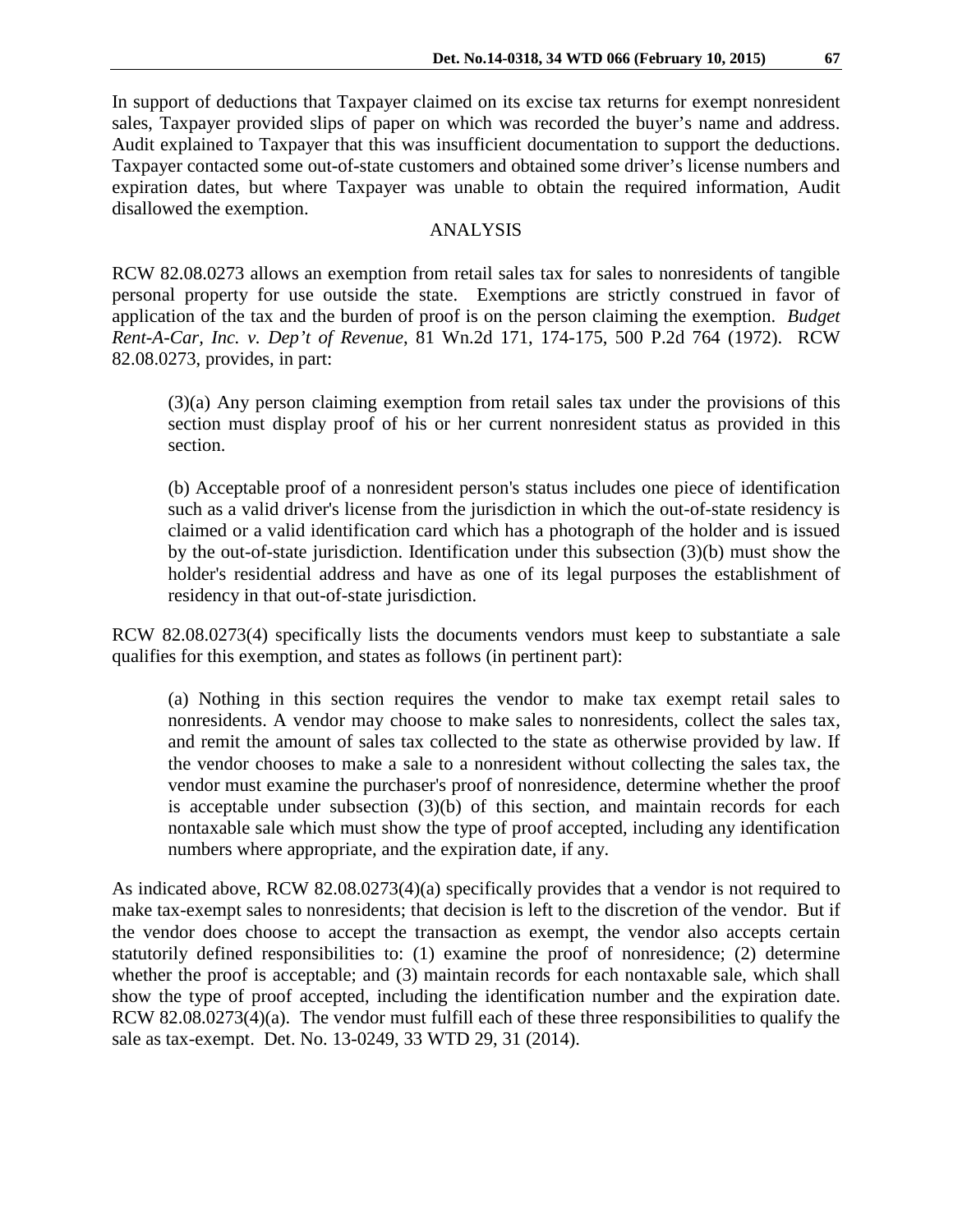The Department issued ETA 3054.2011 (ETA 3054) containing the following specific instructions to sellers who choose to make RCW 82.08.0273 authorized tax-exempt sales to nonresidents:

. . .

#### *Instructions to sellers*

Sellers making exempt sales to eligible nonresidents must:

1. Examine one piece of identification that establishes proof of nonresidency. The identification must be a valid driver's license issued by the jurisdiction in which the out-ofstate residency is claimed or a valid identification card issued by the out-of-state jurisdiction. The identification must A) bear the photograph of the holder B) show the holder's residential address, C) identify the holder's name, and D) be issued for the purpose of establishing residency.

2. *Maintain a record of the type of documentation accepted as establishing nonresidency* in (1) immediately above, *including* identification numbers, *expiration dates, the purchaser's name*, and the purchaser's state of residency.

3. *Record the documentation accepted as establishing nonresidency on the invoice or other written evidence of sale and retain the information or maintain a legible photocopy of the documentation establishing nonresidency as part of the seller's accounting records for the statutory period of five years* (refer to RCW 82.32.070). In the case of a seller making cash sales without issuing invoices (for example, retail hardware stores) and maintaining a log, such a log must identify the date and amount of sale, and the information described in (2) immediately above or in the case of corporate nonresidents the corporate nonresident permit number.

. . .

 $\overline{a}$ 

(Emphasis added.) Here, Taxpayer failed to maintain records for each asserted nontaxable sale to substantiate tax-exempt sales to nonresidents, as required by RCW 82.08.0273(4)(a). Taxpayer's records only showed customer names and addresses. Taxpayer did not maintain records of identification numbers and expiration dates. Where Taxpayer's records did not contain the requisite documentation, including identification numbers, expiration dates, the purchaser's name, and the purchaser's state of residency, the records fail to meet the requirements of RCW 82.08.0273(4)(a). *See* 33 WTD at 32. "Any vendor who makes sales without collecting the tax and who fails to maintain records of sales to nonresidents as provided in this section is personally liable for the amount of tax due." RCW 82.08.0273(6)(a). Thus, Audit correctly denied the deductions Taxpayer claimed for sales to nonresidents where Taxpayer failed to maintain the requisite records.<sup>[3,](#page-2-0)[4](#page-2-1)</sup>

<span id="page-2-1"></span><span id="page-2-0"></span> $3$  Taxpayer argues that it was unaware of the recordkeeping requirement. However, the Washington tax system is based largely on voluntary compliance. Because of that, the Washington Legislature has placed upon taxpayers the responsibility to know their tax reporting obligations. RCW 82.32A.030(2). The Department has consistently held that a tax assessment cannot be waived as a result of a taxpayer's lack of knowledge of Washington's tax system. *See* Det. No. 90-340, 11 WTD 81 (1990); Det No. 91-050, 10 WTD 400 (1990); Det No. 87-348, 4 WTD 281